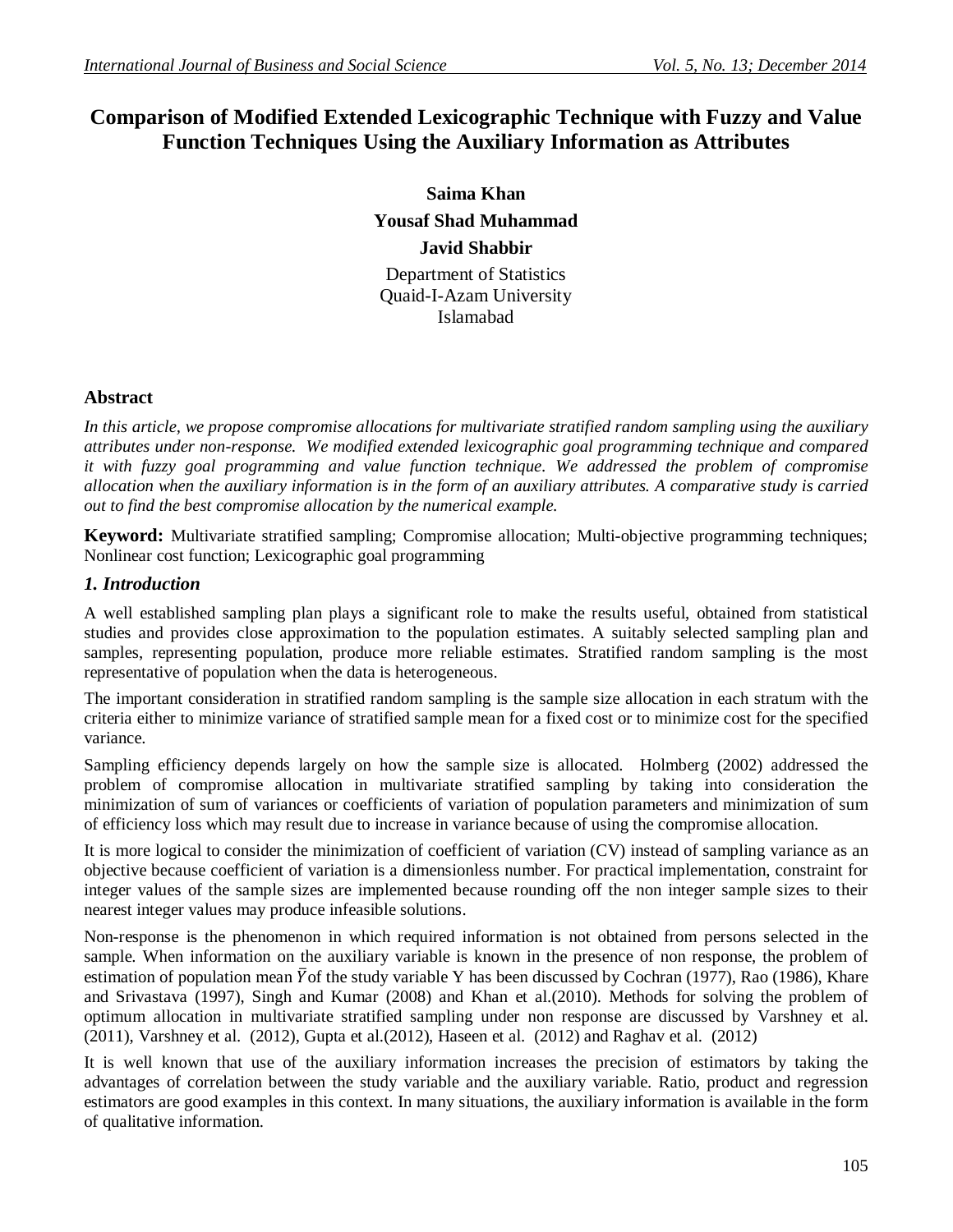For illustration, consider the following examples: When the study variable (Y) is the student's grade point average, Ψ1 can be defined as the number of hours spent on studying (low vs high) and Ψ2 can be defined as the use of library facilities (yes or no). The study variable (Y) can be the product of wheat crop in a certain region, the auxiliary attribute Ψ1 can be the irrigation status (irrigated vs. non-irrigated) and Ψ2 can be the status of land ownership (rich vs. poor).

When information on the auxiliary attributes is known in the presence of non response, the problem of estimation of population mean  $\overline{Y}$  of the study variable Y has been discussed by Saghir and Shabbir (2012). To best of our knowledge the problem of compromise allocation in multivariate stratified sampling using the auxiliary attributes is not found in literature so the proposed study aims to discuss methods for compromise allocation under nonresponse using the auxiliary attributes by use of existing criterions. Two cases of non-response are considered. By using various multi-objective optimization techniques we find out the best which gives minimized coefficients of variation (CVs) for both cases of non-response in presence of the auxiliary attributes. The application of these mathematical models on our proposed study is illustrated by numerical example using GAMS.

The paper is organized as: First sampling strategy, required for selection of sample and sub-sample under non response in presence of the auxiliary attributes is described and then mathematical form of the multi-objective problem under certain constraints is presented. A modified extended lexicographic technique is described along with other optimization methods used. Finally, it is shown by the numerical illustration which optimization method is best and results are discussed.

## *2. Sampling Strategies*

Consider a population of size N divided into L strata such that  $\sum_{h=1}^{L} N_{h} = N$ . We draw a sample of size  $n_h$  from each stratum by SRSWOR such that  $\sum_{h=1}^{L} n_{h} = n$ . Let  $\overline{Y}_{h}$ ,  $S_{h}$  and  $W_{h} = N_{h} / N$  be the population mean, population variance and known stratum weight of the  $h^{th}$  stratum respectively. It is convenient to think of stratum as a single group divided intotwo disjoint groups, one group containing the responding units and the other containing the non-responding units. The number of responding units, number of non-responding units, size of sample in responding units, the size of sample in non-responding units in the  $h^{th}$  stratum is denoted by  $N_{h1}$ ,  $N_{h2} = N - N_{h1}$ ,  $n_{h1}$ ,  $n_{h2} = n - n_{h1}$  respectively. Let  $r_h = n_{h2} / k_h$  is a sub sample taken from  $n_{h2}$  units in the  $h<sup>th</sup>$ stratum where  $k_h$ > 1 and  $1/k_h$  denotes sampling fraction among nonrespondents assuming that all units in the subsample will respond. Let  $y_{jhi}$  and  $\psi_{jhi}$  be the  $i^{th}$ value of the study variable (Y) and the auxiliary attribute (Ψ) respectively having the  $j<sup>th</sup>$  characteristic in the  $h<sup>th</sup>$  stratum. Let  $\Psi_{jhi}$  is an artificial dichotomous attributewhich is useful for simplifying the analysis and presentation of data in many situations. An artificial dichotomy in values of quantitative variable is created out by assigning a designated limit due to which two classes will be formed, one possessing the values greater than that cutt off and the other possessing valuesless than that cut off. It can be defined as:

$$
\Psi_{jhi} = \begin{cases} 1, & \text{if } i^{\text{th}} \text{unit possess attribute}}{\Psi_j, & \text{for } (j = 1, 2, \dots, p) \text{ in the } h^{th} \text{ stratum}} \\ & \text{if } i^{\text{th}} \text{unit possess attribute}} \\ 0, & \text{otherwise} \end{cases}
$$

Similarly we can de ine $\Psi_{jhi}$ . Let the population and sample proportion of units of auxiliary attributes  $\Psi_j$  are defined as:

$$
\overline{\Psi}_{jh} = \sum_{i=1}^{N_h} \frac{\Psi jhi}{N_h} \text{ and } \overline{\Psi}_{jh} = \sum_{i=1}^{n_h} \frac{\Psi jhi}{n_h}
$$

For( $j = 1, 2, ..., p$ ) respectively. Let the variance and covariance of the study variable  $Y_i$  and the auxiliary attribute  $\Psi_j$  in the  $h^{th}$  stratum for the  $j^{th}$  (j = 1, 2, ..., p) characteristic is defined as

$$
S_{yjh}^{2} = \sum_{h=1}^{L} \frac{(y_{jhi} - \bar{Y}_{jh})^{2}}{N_h - 1}, \text{ where } \bar{Y}_{jh} = \sum_{i=1}^{N_h} \frac{y_{jhi}}{N_h}
$$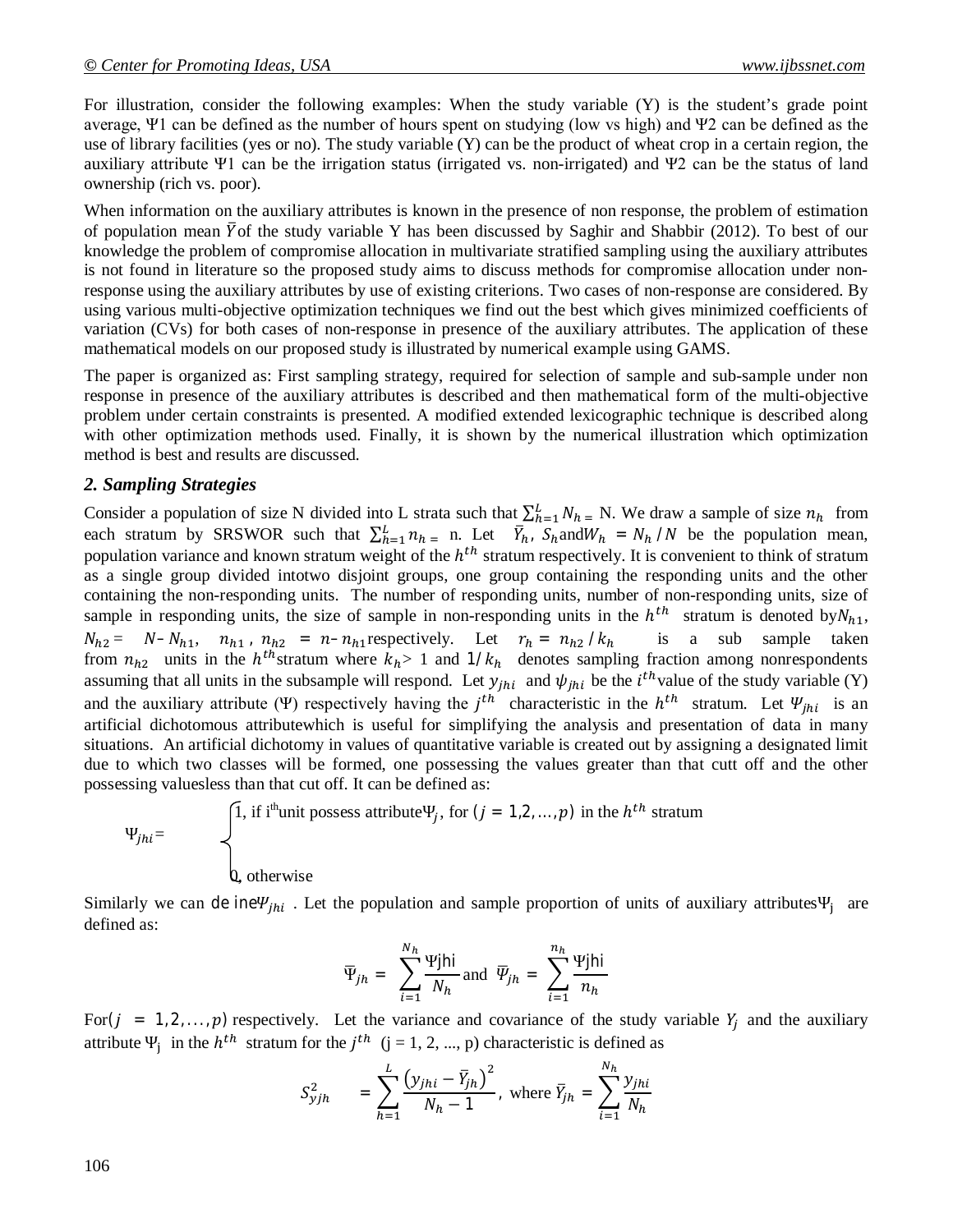$$
S_{\Psi_{jh}}^2 = \sum_{h=1}^{L} \frac{(\Psi_{jhi} - \overline{\Psi}_{jh})^2}{N_h - 1}, \text{ and } S_{(y\psi)jh} = \sum_{i=1}^{N_h} \frac{(y_{jhi} - \overline{Y}_{jh})(\Psi_{jhi} - \overline{\Psi}_{jh})}{N_h - 1}
$$

Similarly we can define the variants and covariates under non-response as:

$$
S_{yjh2}^{2} = \sum_{h=1}^{L} \frac{(y_{jhi} - \bar{Y}_{jh2})^{2}}{N_h - 1}, \text{ where } \bar{Y}_{jh2} = \sum_{i=1}^{N_{h2}} \frac{y_{jhi}}{N_{h2}}
$$

$$
S_{(y\psi)jh2} = \sum_{i=1}^{N_h} \frac{(y_{jhi} - \bar{Y}_{jh2})(\Psi_{jhi} - \bar{\Psi}_{jh2})}{N_h - 1}
$$

In our study we have considered two situations of non-response.

#### *Case 1*

When non-response is in the study variable  $Y_j$ . Using Hansen and Hurwitz (1946) methodology, the unbiased estimator of  $\bar{Y}_{jh}$  in the  $h^{th}$ stratum mean for the  $j^{th}$  characteristic is given by:

$$
\bar{y}_{jh} = \frac{n_{h1}\bar{y}_{jh1} + n_{h2}\bar{y}_{jh2}}{n_h} \tag{1}
$$

Where  $y_{ih1}$  is the sample mean based on  $n_{h1}$  respondent units and  $y_{ih2}$  is the sample mean based on  $r_h$  sub sample units from non respondents.

#### *Case 2*

When non-response is in auxiliary attributes and study variables then we define the unbiasedestimator of  $\overline{\Psi}_{ih}$  for the  $j^{th}$  characteristic in the  $h^{th}$  stratum mean as:

$$
\overline{\Psi}_{jh} = \frac{n_{h1}\overline{\Psi}_{jh1} + n_{h2}\overline{\Psi}_{jh2}}{n_h} \tag{2}
$$

where  $\overline{\Psi}_{jh1}$  is the sample mean based on  $n_{h1}$  respondent units and  $\overline{\Psi}_{jh2}$  is the sample mean based on  $r_h$ subsample units from nonrespondents.

We propose optimum allocation using the auxiliary attributes in presence of non response with objective to minimize coefficients of variation under simple cost constraint. Usually the total cost of a sample survey is represented by the function of sample allocations  $n_h$ ,  $h = 1, 2, \ldots, L$ . The simple cost function is suitable when the major part of cost is that of taking the measurements on each unit. It can be represented as:

$$
C = \sum_{h=1}^{L} c_{h0} n_h + \sum_{h=1}^{L} c_{h1} n_{h1} + \sum_{h=1}^{L} c_{h2} r_h
$$

where C is the total cost of the survey,  $c_{h0}$  denotes the cost in selection of per unit in the  $h^{th}$  stratum,  $c_{h1}$  =  $\sum_{j=1}^p c_{jh1}$  $j=1$   $c_{jh1}$  is the cost per unit in taking account of responding units  $n_{h1}$  and $c_{h2} = \sum_{j=1}^{p} c_{jh2}$  $\int_{j=1}^{p} c_{jh2}$  is the cost per unit in taking account of subsamples $r_h$  from non responding units  $n_{h2}$  in the  $h^{th}$  stratum. Here,  $c_{jh1}$  and  $c_{jh2}$  are the costs per unit for obtaining the  $j<sup>th</sup>$  characteristics in first and second attempts respectively in the  $h^{th}$ stratum.As $n_{h1}$  and  $n_{h2}$  are unknown before the first and second attempt is made therefore their expected values are used as  $W_{h1}n_{h}$  and  $W_{h2}n_{h}$  respectively. The total expected cost  $\hat{C}$  of the survey may be given as:

$$
\hat{C} = \sum_{h=1}^{L} (c_{h0} + c_{h1}W_{h1})n_h + \sum_{h=1}^{L} c_{h2}r_h \tag{3}
$$

Now we discuss the estimator used in our study.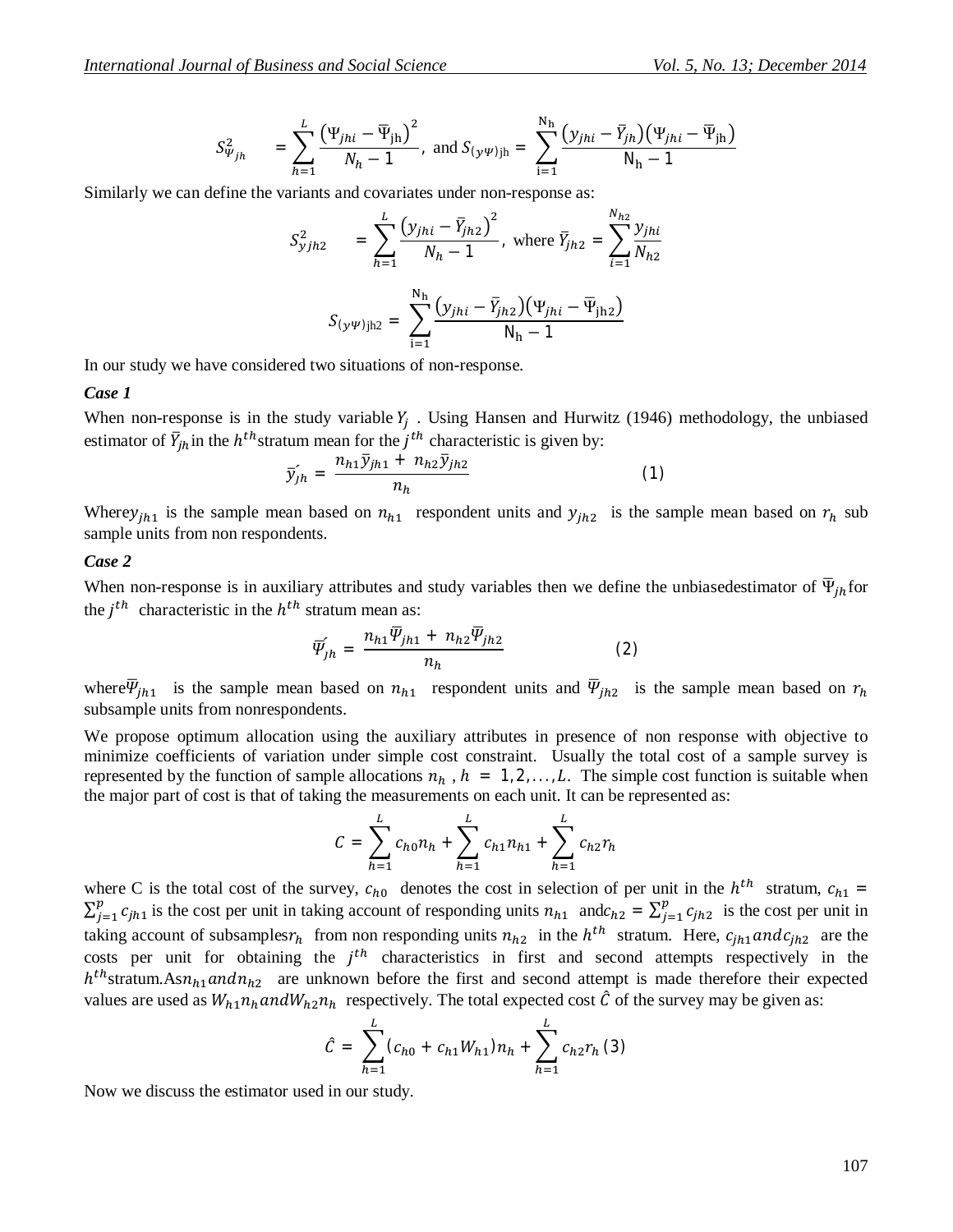When nonresponse is in the study variable  $Y_j$ , the separate regression estimator for multivariate stratified sampling is

$$
\bar{y}_{lrs} = \sum_{h=1}^{L} W_h \bar{y} l r_{jh}.
$$

Where  $\bar{y}lr_{jh} = \bar{y}_{jh} + b_{jh}(\bar{\Psi}_{jh} - \bar{\Psi}_{jh})$ 

Here  $b_{ih}$  is the sample regression coefficient.

The Squared CVof $y_{lrs}$  for  $j_{th}$  characteristic is:

$$
CV_j^2 = \sum_{h=1}^L \frac{W_h^2}{n_h \bar{Y}_j^2} \left( S_{yjh}^2 + B_{jh}^2 S_{\Psi jh}^2 - 2B_{jh} S_{(y\Psi)jh} \right) + \sum_{h=1}^L \frac{W_h^2}{\bar{Y}_j^2} \left( \frac{W_{h2}}{r_h} - \frac{1}{n_h} \right) W_{h2} S_{yjh2}^2 \tag{4}
$$

where  $\beta_{jh} = S_{(y\Psi)jh} / S_{\Psi jh}^2$  is the population regression coefficient.

When nonresponse is in both the study variable  $Y_j$  and the auxiliary attribute  $\Psi_j$ , the separate regression estimator is given by

$$
\bar{y}_{irs} = \sum_{h=1}^{L} W_h \bar{y} \hat{i}_{fh},
$$

$$
\hat{r}_{jh} = \bar{y}_{jh} + b_{jh} \left(\overline{\Psi}_{jh} - \overline{\Psi}_{jh}\right)
$$

Where  $\bar{v}l$ 

The squared CV of  $\tilde{y}_{lrs}$  for j<sup>th</sup> characteristic is

$$
CV_j^2 = \sum_{h=1}^{L} \frac{W_h^2}{n_h \bar{Y}_j^2} \left( S_{yjh}^2 + B_{jh}^2 S_{\Psi jh}^2 - 2B_{jh} S_{(y\Psi)jh} \right) + \sum_{h=1}^{L} \frac{W_h^2}{\bar{Y}_j^2} \left( \frac{W_{h2}}{r_h} - \frac{1}{n_h} \right) W_{h2} \left( S_{yjh2}^2 + B_{jh}^2 S_{\Psi jh2}^2 - 2B_{jh} S_{(y\Psi)jh2} \right)
$$
(5)

## *3. Formulation of the Problem*

The formulation of Multi-objective integer nonlinear programming problem MOINLPP with a simple cost constraint to found the optimum sample and subsample sizes may be expressed as:

*Minimize*  $[Z_1, Z_2, ..., Z_p]$ *Subject to*  $\sum_{h=1}^{L} (c_{h0} + c_{h1}W_{h1}) n_h + c_{h2}r_h \leq C_0$  $2 \leq n_h \leq N_h$  $2 \leq r_h \leq \hat{n}_{h2}$  $n_h and r_h are integers;  $h = 1,2,\ldots,L$$ (6)

where  $Z_j$ ,  $(j = 1, 2, ..., p)$  denotes the CV for  $j<sup>th</sup>$  characteristic which are to be minimized for fixed cost. Using the expression defined in Eq. (4) and Eq. (5), Eq. (6) can be expressed as: Minimize

$$
Z_j = CV_j^2 = \sum_{j=1}^p \sum_{h=1}^L \frac{W_h^2}{n_h \overline{Y}_j^2} \left( S_{yjh}^2 + B_{jh}^2 S_{\Psi jh}^2 - 2B_{jh} S_{(y\Psi)jh} \right) + \sum_{j=1}^p \sum_{h=1}^L \frac{W_h^2}{\overline{Y}_j^2} \left( \frac{W_{h2}}{r_h} - \frac{1}{n_h} \right) W_{h2} S_{yjh2}^2
$$

Or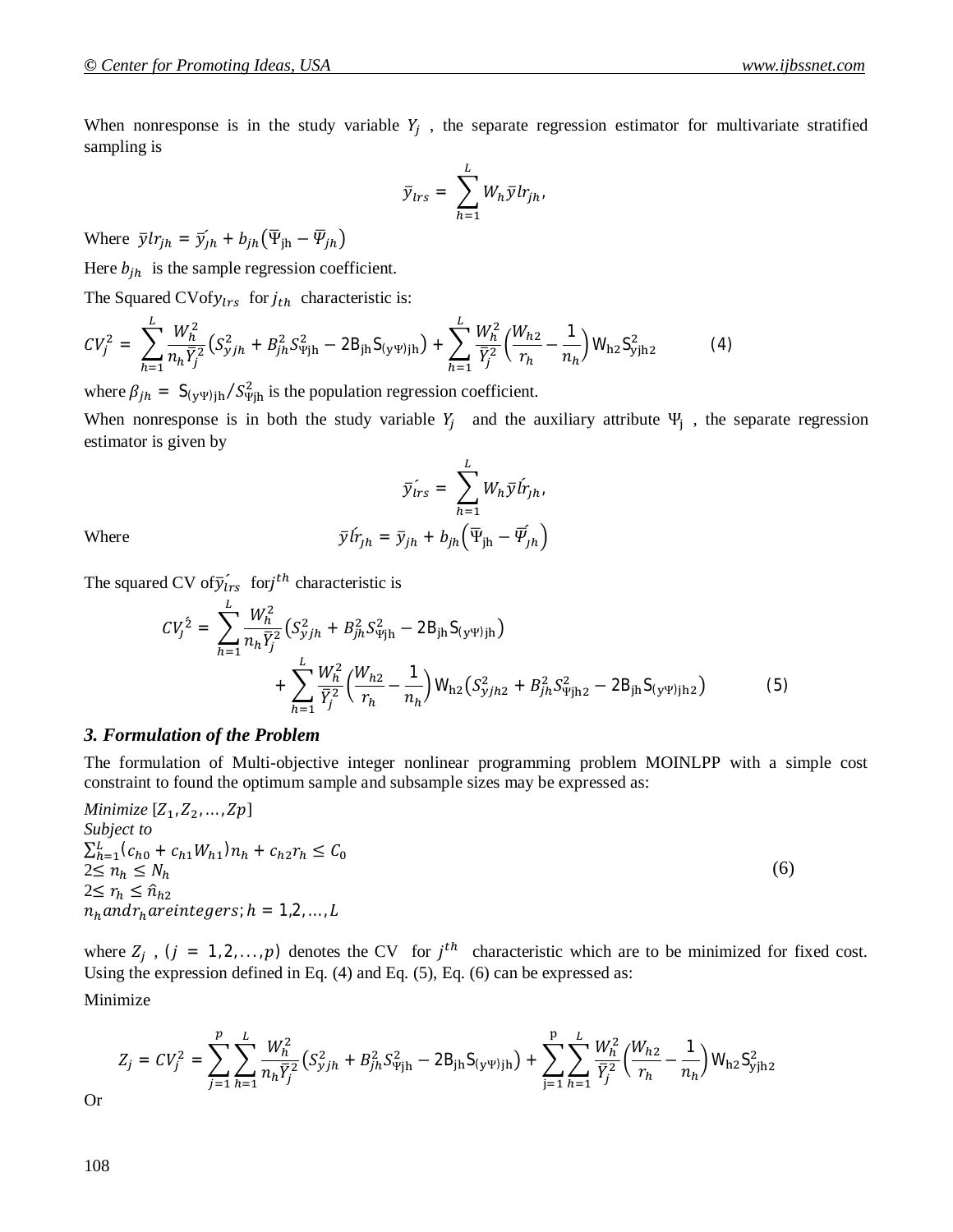$$
\begin{split} \acute{Z}_{j}=\acute{C}V_{j}^{2}=\sum_{\mathfrak{j}=1}^{p}\sum_{h=1}^{L}\frac{W_{h}^{2}}{n_{h}\bar{Y}_{j}^{2}}\left(S_{yjh}^{2}+B_{jh}^{2}S_{\Psi]\mathfrak{h}}^{2}-2\mathsf{B}_{\mathfrak{j}\mathfrak{h}}\mathsf{S}_{(\mathsf{y}\Psi)\mathfrak{j}\mathfrak{h}}\right) \\+\sum_{\mathfrak{j}=1}^{p}\sum_{h=1}^{L}\frac{W_{h}^{2}}{\bar{Y}_{j}^{2}}\left(\frac{W_{h2}}{r_{h}}-\frac{1}{n_{h}}\right)\mathsf{W}_{\mathfrak{h}2}\left(S_{yjh2}^{2}+B_{jh}^{2}S_{\Psi]\mathfrak{h}2}^{2}-2\mathsf{B}_{\mathfrak{j}\mathfrak{h}}\mathsf{S}_{(\mathsf{y}\Psi)\mathfrak{j}\mathfrak{h}2}\right) \end{split}
$$

Subjectto

$$
\sum_{h=1}^{L} (c_{h0} + c_{h1}W_{h1})n_h + c_{h2}r_h \le C_0
$$
  
\n
$$
2 \le n_h \le N_h
$$
  
\n
$$
2 \le r_h \le \hat{n}_{h2}
$$
  
\n
$$
n_h and r_h are integers; h = 1, 2, ..., L
$$
 (7)

## *4. Optimization Methods for Solving the Multi-objective Programming Problem*

The various methods proposed to solve the multi-objective programming problem of multivariate stratified sample surveys in the case of non-respondents can be classified according to the available information about the population. We proposed modified extended lexicographic goal programming (MELGP) technique to find compromise allocation in presence of the auxiliary attributes under non-response.

### *4.1Modified Extended Lexicographic Goal Programming (MELGP)*

Goal programming (GP) is the multiple criteria decision making approach. Let us consider our goal program to have goals, which may bej = 1, ..., p. We also define  $n_h$  and  $r_h$  decision variables. These are the factors over which the decision maker(s) have control and define the decision to be made. Each goal has an achieved value,  $Z_i$ , on its underlying criterion.  $Z_j$  is a function of the decision variables. The whole situation may expressed as below:

Minimize
$$
Z_j = f(n_{jh}, r_{jh})
$$
  
\nSubject  
\n
$$
\sum_{h=1}^{L} (c_{h0} + c_{h1}W_{h1})n_h + c_{h2}r_h \le C_0
$$
\n
$$
2 \le n_h \le N_h
$$
\n
$$
2 \le r_h \le \hat{n}_{h2}
$$
\n
$$
n_{jh} and r_{jh} are integrand n_{jh} \in F; h = 1, 2, ..., L
$$
\n(8)

Note that in this generic form no assumptions have yet been made about the nature of the decision variables of goals. The decision maker(s) sets a real target level for each goal denoted by  $Z_j^*$  (generally an individual optimal of the  $j^{th}$  objective). This then leads to the basic formulation of the  $j^{th}$  goal:

$$
\widehat{Z}_j + d_j^- - d_j^+ = Z_j^* \; .
$$

where  $d_j^-$  and  $d_j^+$  are negative and positive deviational variables. They are also called goal variables. Sometimes the set of goals are termed as soft constraints. That is, the decision maker(s) desires to optimize each goal but if the goal is not achieved then this does not imply that the solution is infeasible. Goal programming also allows for an addition of a set of linear programming style hard constraints whose violation will make the solution infeasible. These are modeled by adding the condition

$$
\widehat{n_j}\in\mathcal{F}
$$

where *F* is feasible region established by points in decision space.

Finally, the unwanted deviational variables are put into an achievement function whose purpose is to minimize them and ensure that solution is as close as possible to the set of desired goals.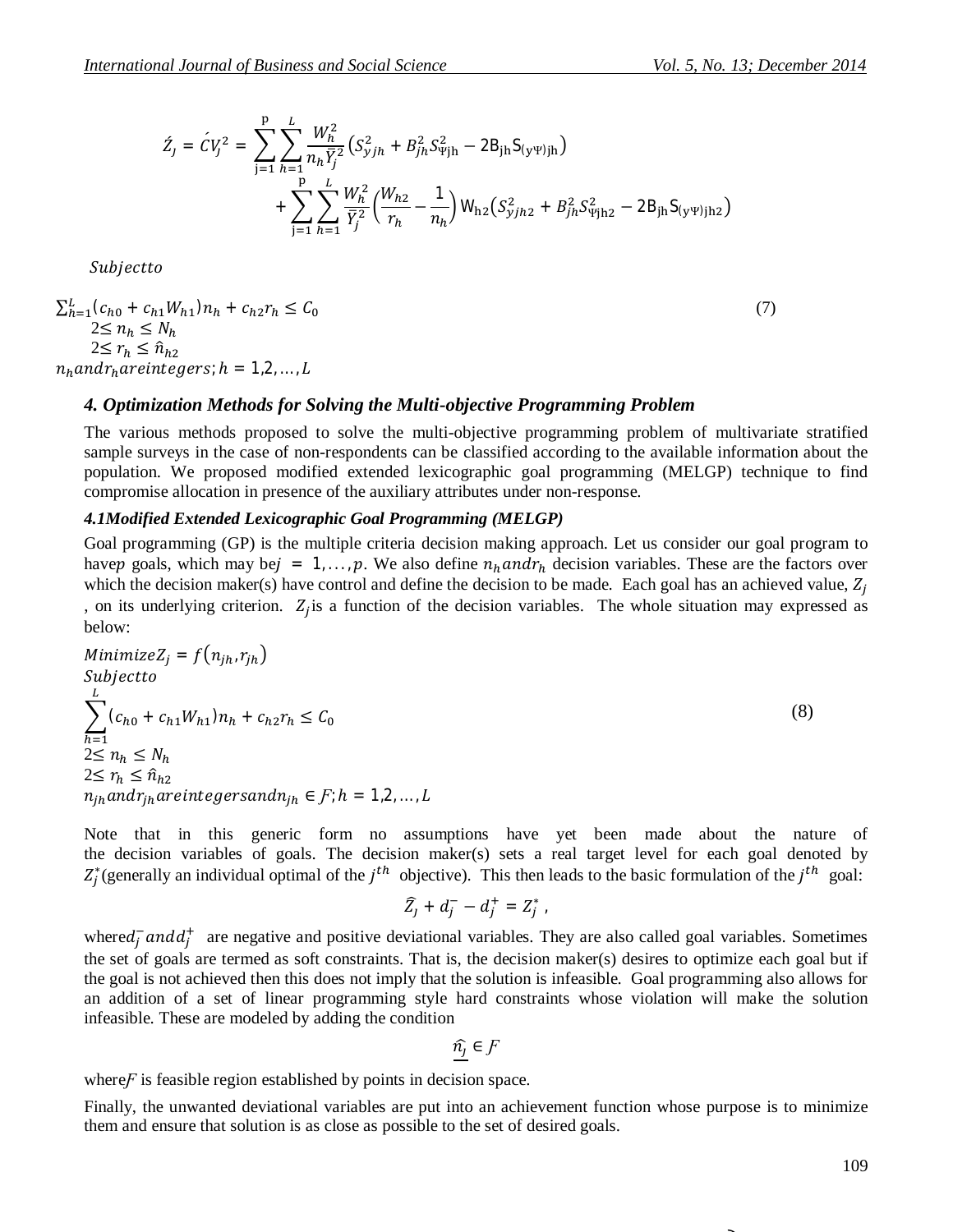(9)

Lexicographic goal programming is termed as pre-emptive goal programming. The lexicographic ordering philosophy is available via the priority structure of the achievement function. All unwanted deviations are minimized at each priority level. The generic form program of compromise allocation can be written as:

Minimize 
$$
a = \left[ f_1\left(\underbrace{d_j^{-1}}, \underbrace{d_j^{+}}\right), f_2\left(\underbrace{d_j^{-1}}, \underbrace{d_j^{+}}\right), \dots, f_p\left(\underbrace{d_j^{-1}}, \underbrace{d_j^{+}}\right) \right]
$$

Subjectto  $\widehat{Z}_j + d_j^- - d_j^+ (\leq \sigma r \geq) Z_j^*$ ,  $\hat{n} \in F$  $\overline{n}_{ih}$  and  $r_{ih}$  are integers and  $n_{ih} \in F$ ;  $h = 1,2,...,L$ 

where  $f_1$ ,  $f_2$ ,  $\cdots$ ,  $f_p$  represent priority-wise functions and  $d_j$ ,  $d_j$  are vectors of unwanted deviations in the respective priority. The other variant of goal programming is Weighted Goal Programming (WGP), which formulate to minimize a composite objective function formed by a weighted sum of unwanted deviational variables. The third is MINMAX (Chebyshev ) Goal Programming, which attempts to minimize the maximum deviation from the desired goals.

In most of the cases, the goal programming variant is chosen without justifying the reason for the selection. It then appears as the choice of the goal programming variant is related to the analyst's taste or to the capability of getting solution. However, the selection of the right goal programming variant or mix of variants is a crucial matter if we want the goal programming model to capture the essential features of the reality modeled [21]. Goal programming can be analyzed in terms of utility theory which always maximizes the utility. The utility function described from the given situation may be of any form i.e. linear, non-linear, etc and a certain satisfaction level of aspiration for a particular goal can be set within a feasible space [21]. A goal program becomes equivalent to minimize the weighted discrepancy for a certain aspiration level  $\forall j = 1, 2, ..., p$  goals within a feasible space. Now, if we consider that negative deviational variable and positive deviational variable have different impact on achievement function in a particular preference sequence.

Let  $W_{1j}$  and  $W_{2j}$  represent the weights of normalizing parameter and preferential of negative deviation variable and positive deviation variable on the  $j<sup>th</sup>$  goal respectively, then following formulation is discussed in [21]:

Minimize 
$$
a = \sum_{j=1}^{p} \left[ f_j \left( \underbrace{W_{1j} d_j^{-}}_{j} \underbrace{W_{2j} d_j^{+}}_{j} \right) \right]
$$
  
\nSubject to  
\n $\widehat{Z}_j + d_j^{-} - d_j^{+} (\leq \text{or } \geq) Z_j^{*}$ ,  
\n $\widehat{n}_j \in F, h = 1, 2, ..., L$  (10)

The maximum utility function may subject to deviate from its desired aspiration level. An Archimedean goal programming model has a clear utility interpretation; it implies the maximization of a separable and additive utility function in the  $p$  attributes considered [21]. The MINMAX (Chebyshev) structure corresponds to a utility function where the maximum deviation is minimized. This structure is discussed in [21] as:

## MinimizeD

Subjectto  $\left[ d_{j}^{-},d_{j}^{-}\right]$  $\left\{ \begin{array}{c} + \\ 1 \end{array} \right\} \leq D$  (11)  $\widehat{Z}_j + d_j^- - d_j^+ (\leq \sigma r \geq) Z_j^*$  $\widehat{n_i} \in F$  $n_{ih}$  and  $r_{ih}$  are integers and  $n_{ih} \in F$ ;  $h = 1, 2, ..., L$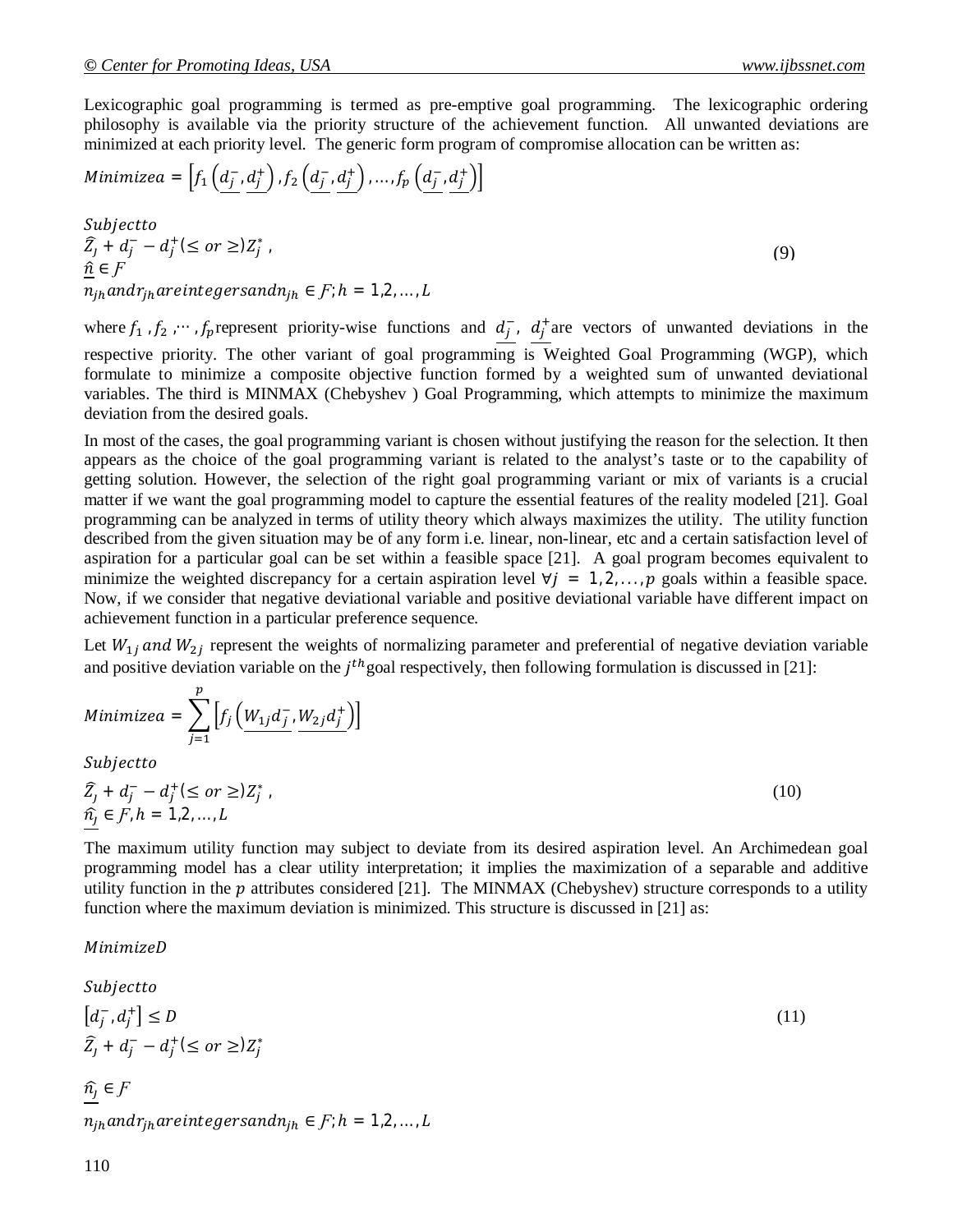where D is maximum deviation from utility. The concept of extended goal programming, the utility maximization of the Archimedean and MINMAX (Chebyshev) goal programming models, can be generalized as:

Minimize 
$$
(1 - \rho)D + \rho \sum_{j=1}^{p} \left[ f_j \left( \underline{W_{1j} d_{j}^{-}}, \underline{W_{2j} d_{j}^{+}} \right) \right]
$$

Subjectto

$$
\left[ \left( \underline{W}_{1j} \overline{d}_{j}^{-1} \underline{W}_{2j} \overline{d}_{j}^{+} \right) \right] \le D
$$
\n
$$
\widehat{Z}_{j} + \widehat{d}_{j}^{-} - \widehat{d}_{j}^{+} (\le or \ge) Z_{j}^{*}
$$
\n
$$
(12)
$$

$$
\frac{\hat{n}_j}{n} \in F
$$

 $n_{jh}$  and $r_{jh}$  are integers and  $n_{jh} \in F$ ;  $h = 1, 2, ..., L$ 

Parameter  $\rho$  assigns the importance attached to the minimization of the weighted sum of unwanted deviation variables. Above formulation increase the feasible region by relaxing the constraint  $(1 - \rho)[W_{1j}d_j, W_{2j}d_j] \le D$ imposed in [21] into  $[W_{1j}d_j, W_{2j}d_j] \leq D$  as  $0 \leq \rho \leq 1$ . Integer nonlinear programming problems have a small feasible solution grid and we are already compromising on allocating sample size. This will help us to find feasible and optimal solution considering larger grid using this relaxation.

### *4.2Other Techniques*

#### *4.2.1Fuzzy Programming (FP)*

When the optimal solution is not a firmly decisive solution, instead a compromise solution is required for the problem. The problem is required to be formulated into a fuzzy programming problem [10].

Let  $(Z_j^*)$  be the optimal value of  $(Z_j)$  obtained by solving the MOINLPP (7).

Further let

$$
\widetilde{Z}_j = \widetilde{Z}_j(n_1, n_2, \ldots, n_h, \ldots, n_L)
$$

Denote the value of the CV under the compromise allocation, where  $n_h$ ;  $h = 1, 2, ..., L$  are to be worked out. **Obviously** 

$$
\widetilde{Z}_j \geq Z_j^* and \widetilde{Z}_j - Z_j^* \geq 0; j = 1, 2, \dots, p
$$

Will give the increase in variance due to not using the individual optimum allocation for  $j<sup>th</sup>$  characteristic.

To obtain a fuzzy solution, we first compute the maximum value  $U_k$  and the minimum value  $L_k$ , for each  $k = 1, 2, \ldots, p.$ 

Now,

$$
L_k = \min_j Z_k(n_{h,j}^*) U_k = \max_j Z_k(n_{h,j}^*)
$$

where  $n_{h}^{*}$  denote the optimum allocation for the  $j^{th}$  charcteristic in four strata.

The differences of the maximum and minimum values of the  $Z_k$  are denoted by  $d_k = U_k - L_k$ ,  $k = 1, 2, ..., p$ . The fuzzy programming formulation of the MOINLPP in (7) is given by the following INLPP:

Minimizeδ Subjectto  $\widehat{Z}_j - \delta d_k \leq Z_j^*$ or  $\acute{\hat{Z}}_j - \delta d_k \leq \acute{Z}_j^*$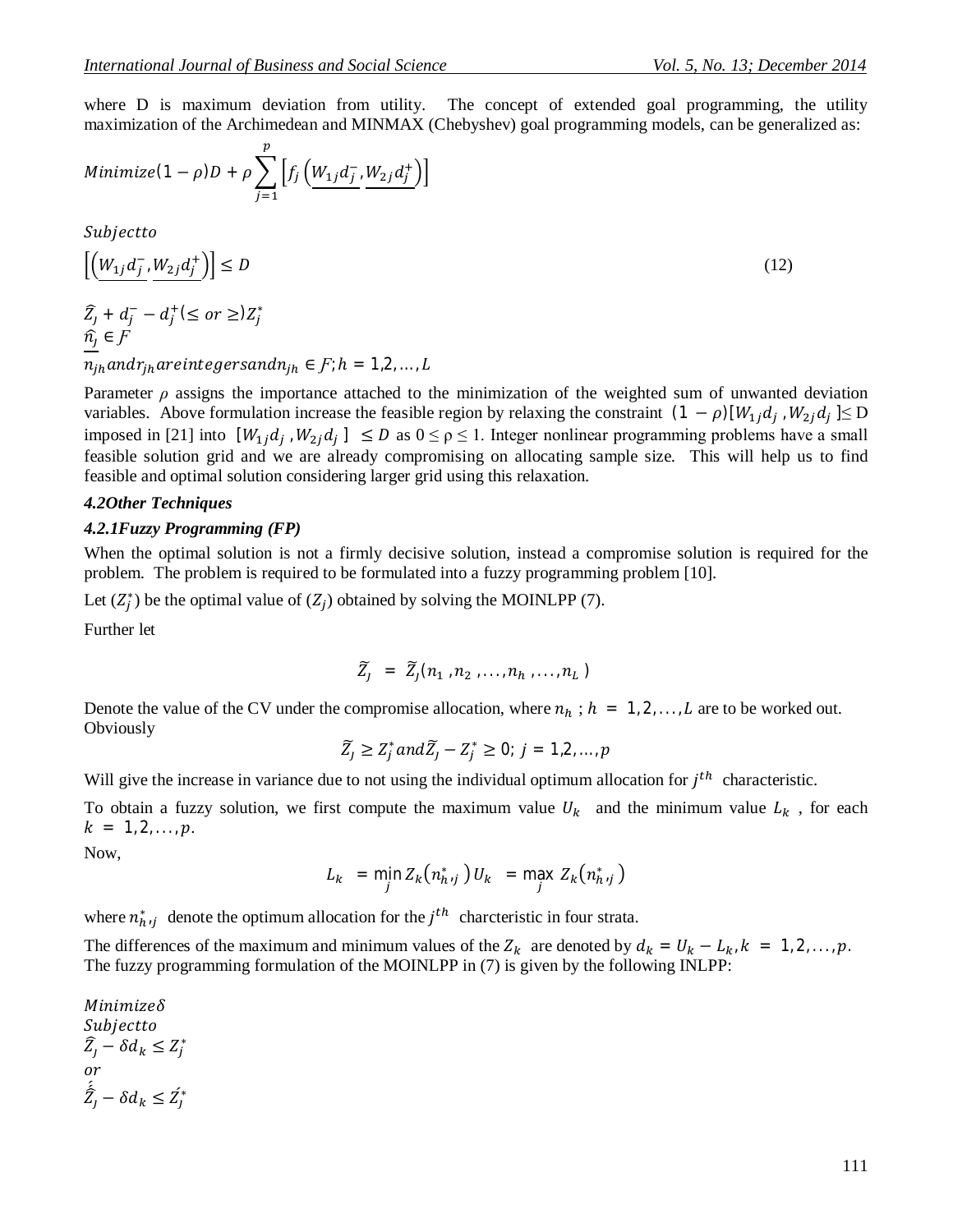$\sum_{h=1}^{L} (c_{h0} + c_{h1}W_{h1}) n_h + c_{h2}r_h \leq C_0$  $2 \leq n_h \leq N_h$ 2≤  $r_h$  ≤  $\hat{n}_{h2}$  $n_h$  and  $r_h$  are integers;  $h = 1,2,...,L$ 

## *4.2.2The value Function Technique (VFT)*

Khan et al.and Diaz-Garcia and Ulloa expressed problem under the value function technique as [29]:

Minimize $\varphi\left(\begin{array}{cc} \sum\limits_{j} (Z_j^2)\end{array}\right)$ p  $j=1$  $\overline{\phantom{a}}$ Subjectto

 $\sum_{h=1}^{L} (c_{h0} + c_{h1}W_{h1}) n_h + c_{h2}r_h \leq C_0$  (14)  $2 \leq n_h \leq N_h$  $2 \leq r_h \leq \hat{n}_{h2}$  $n_h$  and  $r_h$  are integers;  $h = 1,2,...,L$ 

where  $\varphi$ (.) is a scalar function that summarizes the importance of each of the coefficients of variance of the p characteristics. Usually,  $\varphi(.)$  is taken as the weighted sum of the squares of p coefficient of variances. Under this property Eq. (14) becomes:

Minimize $|\;\rangle\;$   $\alpha_j Z_j^2$ p  $j=1$ ቍ

Subjectto

$$
\sum_{h=1}^{L} (c_{h0} + c_{h1}W_{h1})n_h + c_{h2}r_h \le C_0
$$
  
2 \le n\_h \le N\_h  
2 \le r\_h \le \hat{n}\_{h2}  
n\_h and r\_h are integers; h = 1,2,...,L

where  $\sum_{j=1}^{p} \alpha_j = 1$ ,  $\alpha_j \geq 0$  $j_{j=1}^{p} \alpha_j = 1$ ,  $\alpha_j \ge 0$  j = 1,2, ...,p;  $\alpha_j$  are the weights according to the relative importance of the characteristics. When complete information is available, the weights may be decided according to some measures of the relative importance of the characteristics. For Example, weights  $\alpha_j$ may be taken as  $\alpha_j \alpha \sum_{h=1}^L S_{jh}^2$ ,  $j = 1, 2, ..., p$ or $\alpha_j = \beta \sum_{h=1}^L S_{jh}^2$ , where  $\beta$  is the constant of proportionality. Without loss of generality, we can assume that  $\sum_{i=1}^{p} \alpha_i = 1$  $_{j=1}^{\rho} \alpha_j = 1$ . Thus,

$$
\sum_{j=1}^{P} \alpha_j = \beta \sum_{j=1}^{P} \sum_{h=1}^{L} S_{jh}^2
$$

$$
\beta = 1 / \sum_{j=1}^{P} \sum_{h=1}^{L} S_{jh}^2
$$

(13)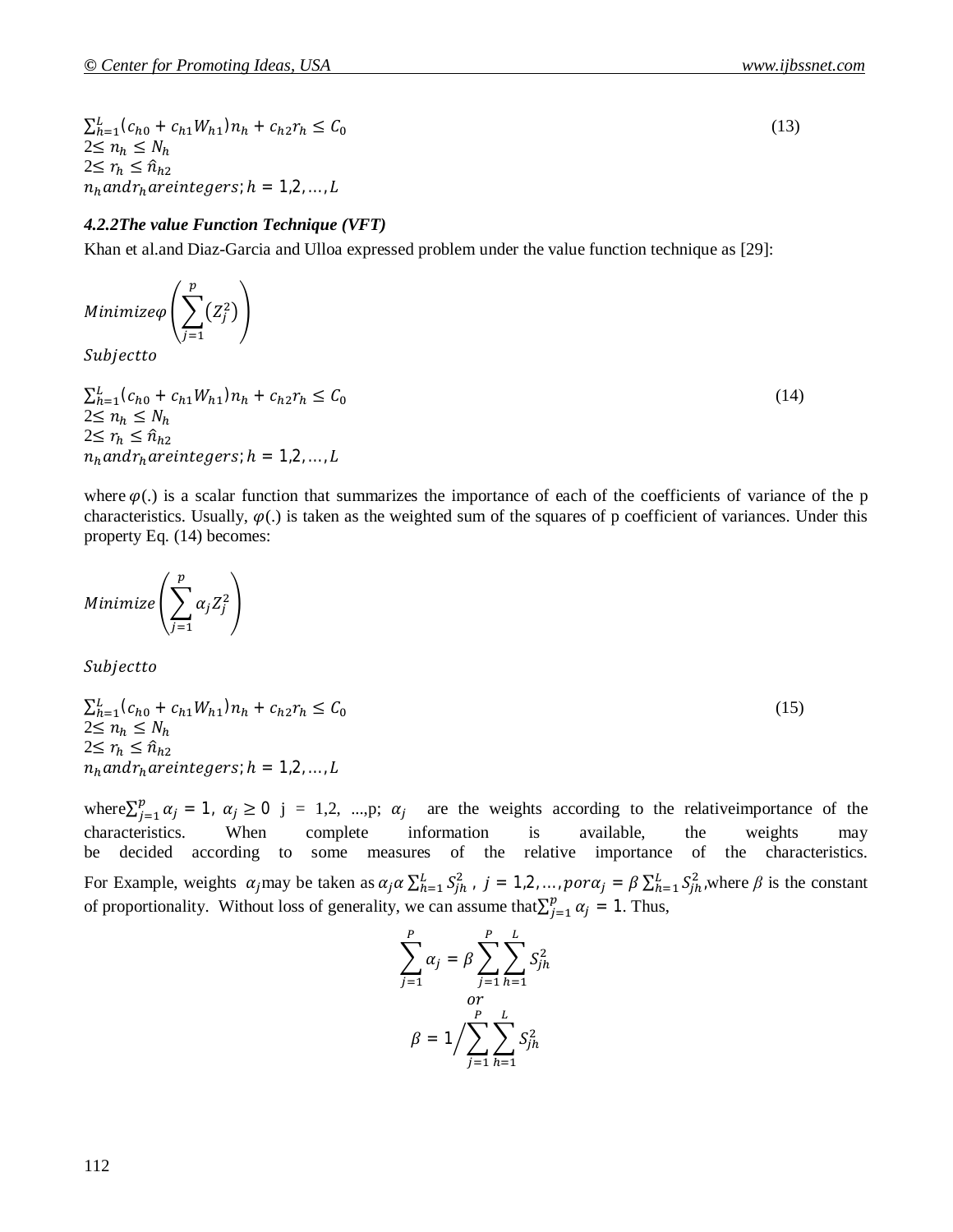This provides

$$
\alpha_j = \sum_{h=1}^{L} S_{jh}^2 / \sum_{j=1}^{P} \sum_{h=1}^{L} S_{jh}^2
$$

Using Eq.  $(4)$  and Eq.  $(5)$ , MOINLPP  $(7)$  can be rewritten as:  $Minimize Z_j = \alpha_j CV_j^2 or \acute{Z}_j = \alpha_j C \acute{V}_j^2$ Subjectto

 $\sum_{h=1}^{L} (c_{h0} + c_{h1}W_{h1}) n_h + c_{h2}r_h \leq C_0$  (16)  $2 \leq n_h \leq N_h$  $2{\leq r_h\leq \hat{n}_{h2}}$  $n_h$  and  $r_h$  are integers;  $h = 1,2,..., L$ 

# *5. Application*

[Data Source: www.agcensus.usda.gov]

 $Y_1$ : The quantity of Corn harvested in 2007  $Y_2$ : The quantity of Soybean harvested in 2007  $\Psi_1$ : The quantity of Corn harvested in 2002  $\Psi$ <sub>2</sub> : The quantity of Soyabean harvested in 2002

Here,  $\overline{Y}_1 = 22698622.75$  and  $\overline{Y}_2 = 4306561.045$ 

It is assumed that total cost of survey in Case 1 is  $C_0$  = 331 and in Case 2 is  $C_0$  = 346 units.

We considered last 27%, 30%, 27% and 20% values in each stratum as non response respectively.

The area of counties is used to stratify the population into 4 strata.

Let  $\Psi_{jhi}$  is artificial dichotomous variable, the cut off for quantitative variable to be transformed into attribute is set as respective stratum mean for each characteristic in the  $h^{th}$  stratum defined below:

 $\Psi_{11i} = 1$ , fif quantity is greater than 11778829.32 0, otherwise

 $\Psi_{12i}$  =1,  $\int$ if quantity is greater than 17339481.28 0, otherwise

 $\Psi_{13i}$  =1,  $\int$  if quantity is greater than 21277529.04 0, otherwise

 $\Psi_{14i}$  = 1, if quantity is greater than 29384771.62 0, otherwise

 $\Psi_{21i}$  =1, fif quantity is greater than 3340383.227 0, otherwise

 $\Psi_{22i}$  =1,  $\int$  if quantity is greater than 4727488.8 0, otherwise

 $\Psi_{23i}=1$ , if quantity is greater than 5215178.667 0, otherwise

 $\Psi_{24i} = 1$ , if quantity is greater than 7740663.538 0, otherwise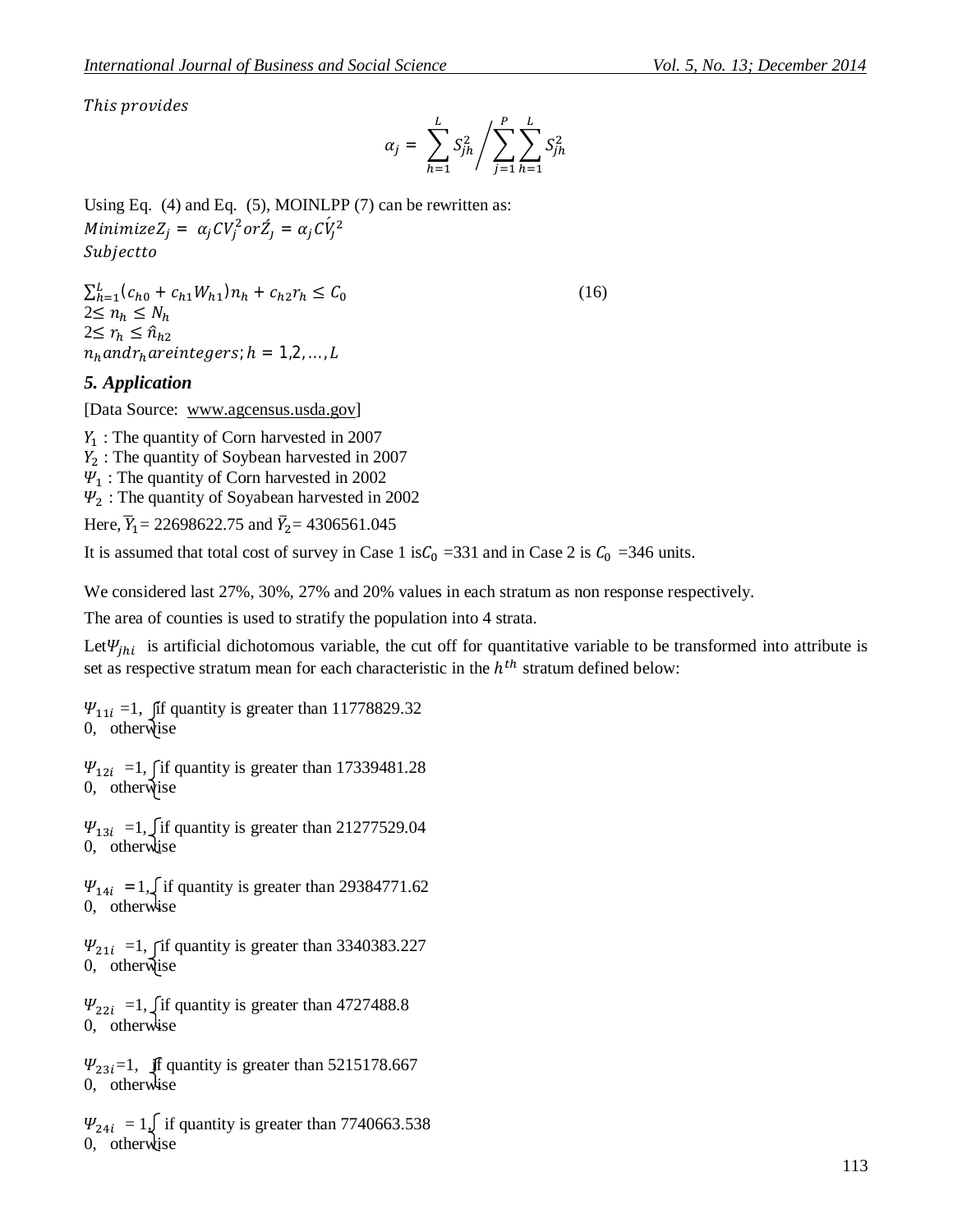The data statistics are presented in the APPENDIX:



**Figure 1: CV under Different Weights**

We assumed equal weights for both the characteristics in value function technique and extended lexicographic goal programming. The minimized CVs sample and subsample optimal allocations using the three Multiobjective optimization techniques for two cases of nonresponse using Data set are presented as:

Table 2 gives the optimum allocations for both cases of non-response using auxiliary attributes by different optimization methods. Results show that value function technique gives minimum value of objective function (i.e. CV) for compromised allocations. Howeverparameter  $\rho = 0.1$  and  $W = 0.5$  are randomly selected. The results by changing these values are discussed in the Fig 1.

Fig 1 shows the relation of changing weights with CVs in both data sets. In extended lexicographic programming technique for first data set, CV of corn harvested in 2007 is higher when we use  $\rho \le 0.4$  as compared to soyabean harvested in 2007. Both CVs are equal when we use  $p=0.6$  but in case2, CV of corn harvested in 2007 is higher for all *ρ*. Value function technique shows higher difference among CVs with changing weights. CV of corn harvested in 2007 is higher than CV of soya bean harvested in 2007 for every arbitrary selection of weights in both cases i.e. case1 and case2.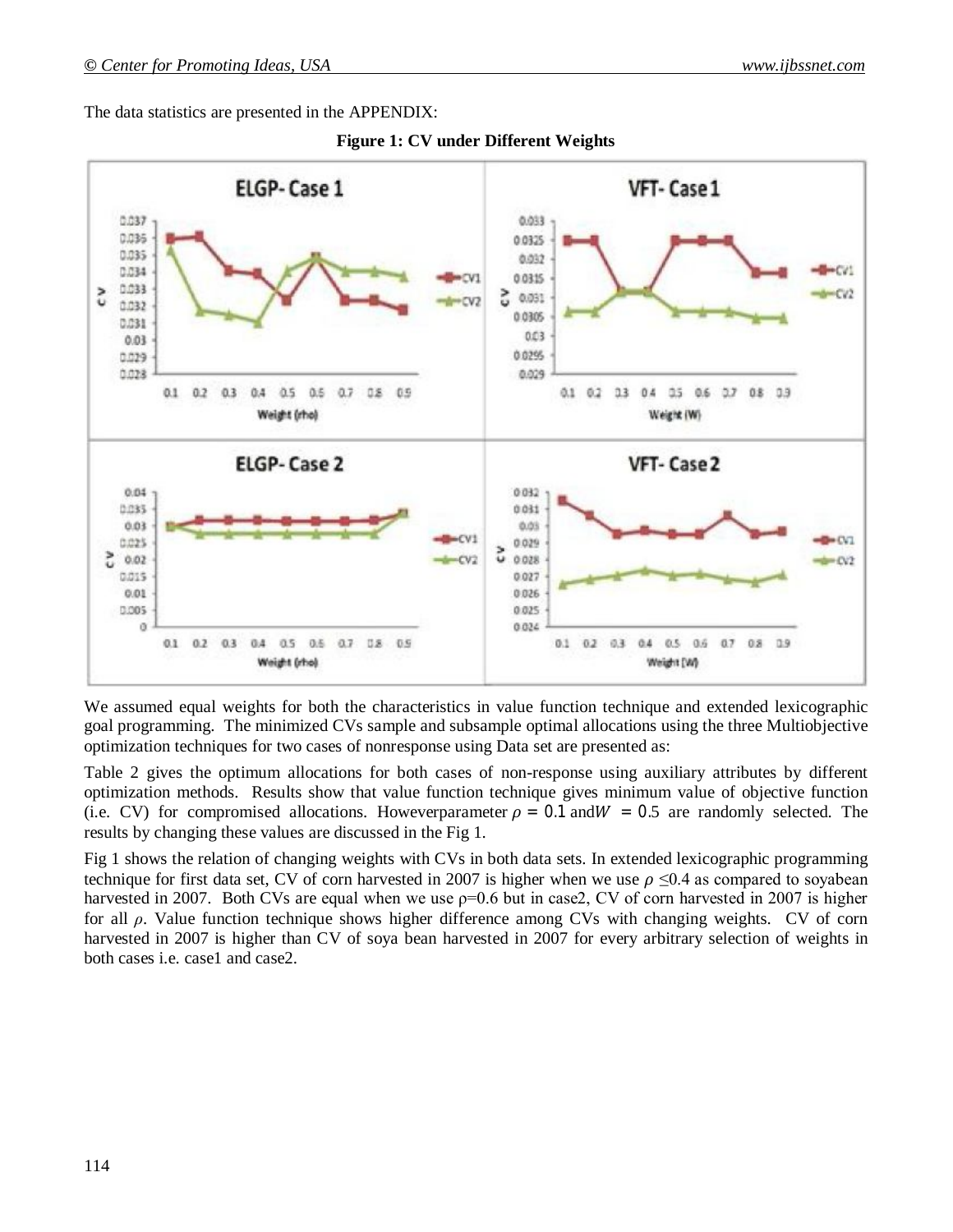# *References*

- Bretthauer, K. M., Ross, A., & Shetty, B. (1999). Nonlinear integer programming for optimal allocation in stratified sampling. European Journal of Operational Research, 116 (3),667-680.
- Cochran, W. G.(1977). Sampling techniques. New York, Wiley and Sons, 98, 259-261.
- Csenki, A. (1997). Optimum allocation in stratified random sampling via Holders inequality. Journalof the Royal Statistical Society: Series D (The Statistician), 46(3), 439-441.
- Diaz-Garcia, J. A., & Cortez, L. U. (2006). Optimum allocation in multivariate strat-ified sampling: multiobjective programming. ComunicacionTecnica No. I-06-07/28-03-206 (PE/CIMAT). Guanajuato, Mexico: Centro deInvestigacionenMatematicas, AC.
- El-Badry, M. A. (1956). A sampling procedure for mailed questionnaires.Journal of the American Statistical Association, 51(274), 209-227.
- Gupta, N., Iftekhar, S. S., & Bari, A. Fuzzy goal programmming approach to solvenon-linear bi-level programming problem in stratified double sampling design in pres-ence of nonresponse. International Journal of Scientific & Engineering Research, 3(10)
- Hansen, M. H., & Hurwitz, W. N. (1946). The problem of non-response in sample surveys. Journal of the American Statistical Association, 41(236), 517-529.
- Holmberg, A. (2002).A multiparameter perspective on the choice of sampling design in surveys.Statistics in Transition, 5(6), 969-994.
- Haseen, S., Iftekhar, S., Ahsan, M., & Bari, A. (2012). A fuzzy approach for solving double sampling design in presence of non-response. International Journal of Engi-neering Science, 4.
- Iftekhar, S., Haseen, S., Ali, Q. M., & Bari, A. A compromise solution in multivariate surveys with stochastic random cost function. International Journal of Scientific & Engineering Research, 4(6).
- Khare, B. B. (1987). Allocation in stratified sampling in presence of nonresponse.Metron, 45(1-2), 213-221.
- Khare, B. B., & Srivastava, S. (1997). Transformed ratio type estimators for the pop-ulation mean in the presence of nonresponse. Communications in Statistics-Theory and Methods,26(7), 1779-1791.
- Khan, M. G., Khan, E. A., & Ahsan, M. J. (2008). Optimum allocation in multivariate stratified sampling in presence of non-response. Journal of Indian Society Agricultural Statistics, 62(1), 42-48.
- Khan, M. G. M., Maiti, T., & Ahsan, M. J. (2010). An optimal multivariate stratified sampling design using auxiliary information: an integer solution using goal programming approach. Journal of Official Statistics, 26(4), 695.
- Kumar, S. (2011). Estimation of the Population Mean in Presence of Non-Response.Communication of the Korean Statistical Society, 18(4), 537-548.
- Khowaja, S., Ghufran, S., & Ahsan, M. J. (2011). Estimation of population means in multivariate stratified random sampling. Communications in Statistics-Simulation and Computation, 40(5), 710-718.
- Khowaja, S., Guerin, S., & Ahsan, M. J. (2013). On the problem of compromise allocation in multiresponse stratified sample surveys.Communications in Statistics−Simulation and Computation, 42(4), 790-799.
- Neyman, J. (1934). On the two different aspects of the representative method: the method of stratified sampling and the method of purposive selection. Journal of the Royal Statistical Society, 97(4), 558-625.
- Naik, V. D., & Gupta, P. C. (1996). A note on estimation of mean with known population proportion of an auxiliary character. Journal of Indian Society Agriculture Statistics, 48(2), 151-158.
- Rao, P. S. R. S. (1986). Ratio estimation with subsampling the nonrespondents.Survey Methodology, 12(2), 217- 230.
- Romero, C. (2001). Extended lexicographic goal programming: a unifying approach.Omega, 29(1), 63-71.
- Singh Raghav, Y., Ali, I., & Bari, A. (2012). Multi-objective nonlinear program-ming problem approach in multivariate stratified sample surveys in the case of non-response. Journal of Statistical Computation and Simulation, (ahead-of-print), 1-15.
- Srikantan, K. (1963). A problem in optimum allocation.Operations Research, 11(2),265-273.
- Sukhatme, P. V., &Sukhatme, B. V. (1970). Sampling theory of surveys with appli-cations, (pp. 27-29). London: Asia Publishing House.
- Shabbir, J., & Gupta, S. (2007). On estimating the finite population mean with known population proportion of an auxiliary variable. Pakistan Journal of Statistics-All Series, 23(1), 1.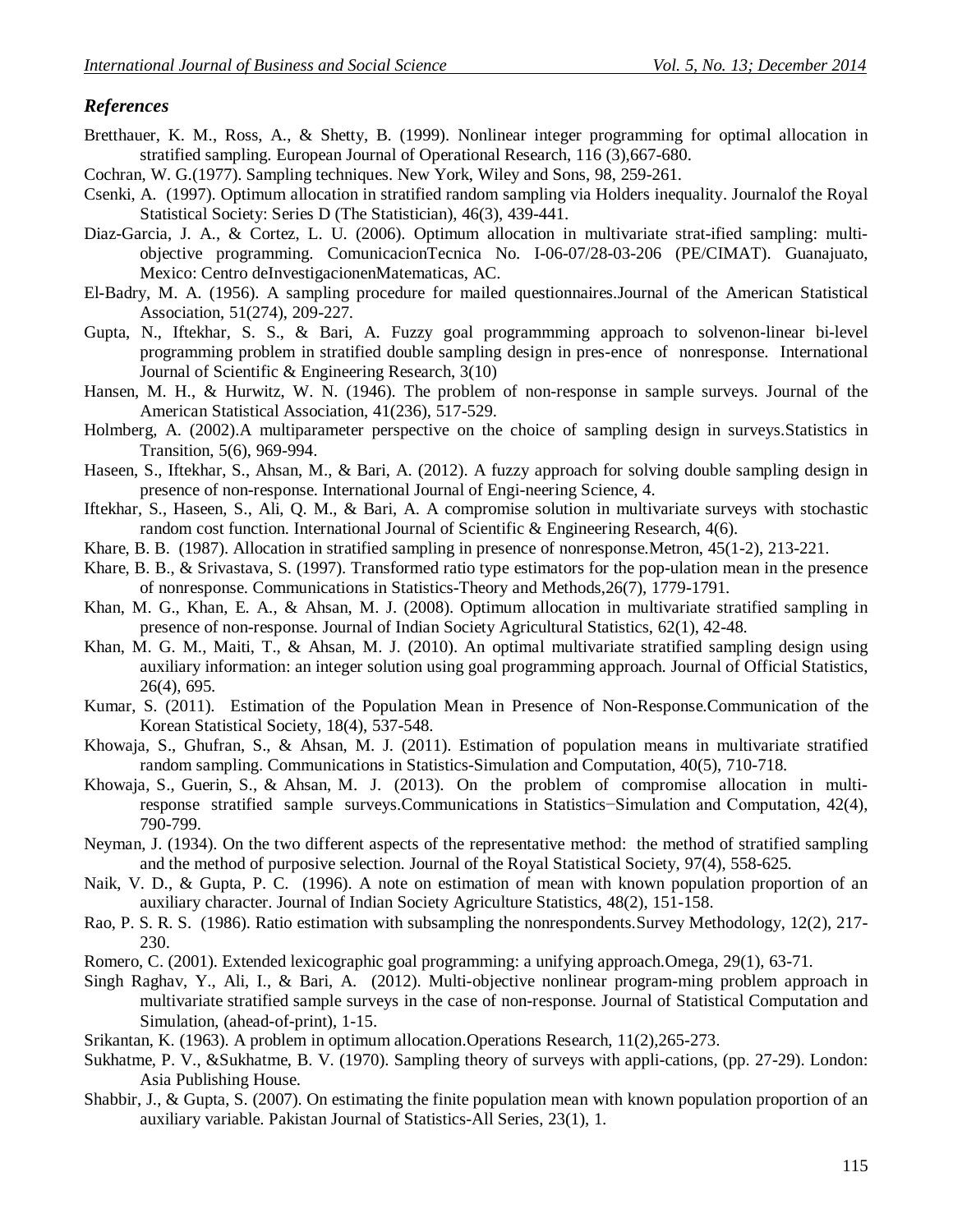- Singh, H. P., & Kumar, S. (2008). A regression approach to the estimation of the finite population mean in the presence of nonresponse. Australian & New ZealandJournal of Statistics, 50(4), 395-408.
- Sahin, S. T. (2011). Determination of Sample Size Selecting from Strata under Non-linear Cost Constraint by Using Goal Programming and Kuhn-Tucker Methods. Gazi University Journal of Science, 24(2), 249- 262.
- Shabbir, J., &Sagir, A. (2012). Estimation of Finite Population Mean in Stratified Random Sampling Using Auxiliary Attribute (s) under Non-Response. Pakistan Journal of Statistics and Operation Research, 8(1).
- Singh Raghav, Y., Ali, I., & Bari, A. (2012). Multi-objective nonlinear programming problem approach in multivariate stratified sample surveys in the case of nonresponse. Journal of Statistical Computation and Simulation, 1-15.
- Shabbir, J., &Sagir, A. (2012). Estimation of Finite Population Mean in Stratified Random Sampling Using Auxiliary Attribute(s) under Non-Response. Pakistan Journal of Statistics and Operation Research, 8(1).
- Singh, H. P., & Solanki, R. S. (2012). Improved estimation of population mean in simple random sampling using information on auxiliary attribute. Applied Mathematics and Computation, 218(15), 7798-7812.
- Singh, R. V. K., &Audu, A. (2013). Efficiency of Ratio Estimators in Stratified Random Sampling Using Information on Auxiliary Attribute. International Journal of Engineering Science and Innovative Technology(IJESIT), 2(1).
- Sharma, M. K., & Ismail, M. V. (2013). Some Multi Convex Programming Problems Arising in Multivariate Sampling.International Journal of Computer Applications,61 (21).
- Varshney, R., Ahsan, M. J., & Khan, M. G. (2011). An optimum multivariate strati-fied sampling design with nonresponse: A lexicographic goal programming approach. Journal of Mathematical Modelling and Algorithms, 10(4), 393-405.
- Varshney, R., & Ahsan, M. J. (2012). An optimum multivariate stratified double sampling design in presence of non-response. Optimization Letters, 6(5), 993-1008.